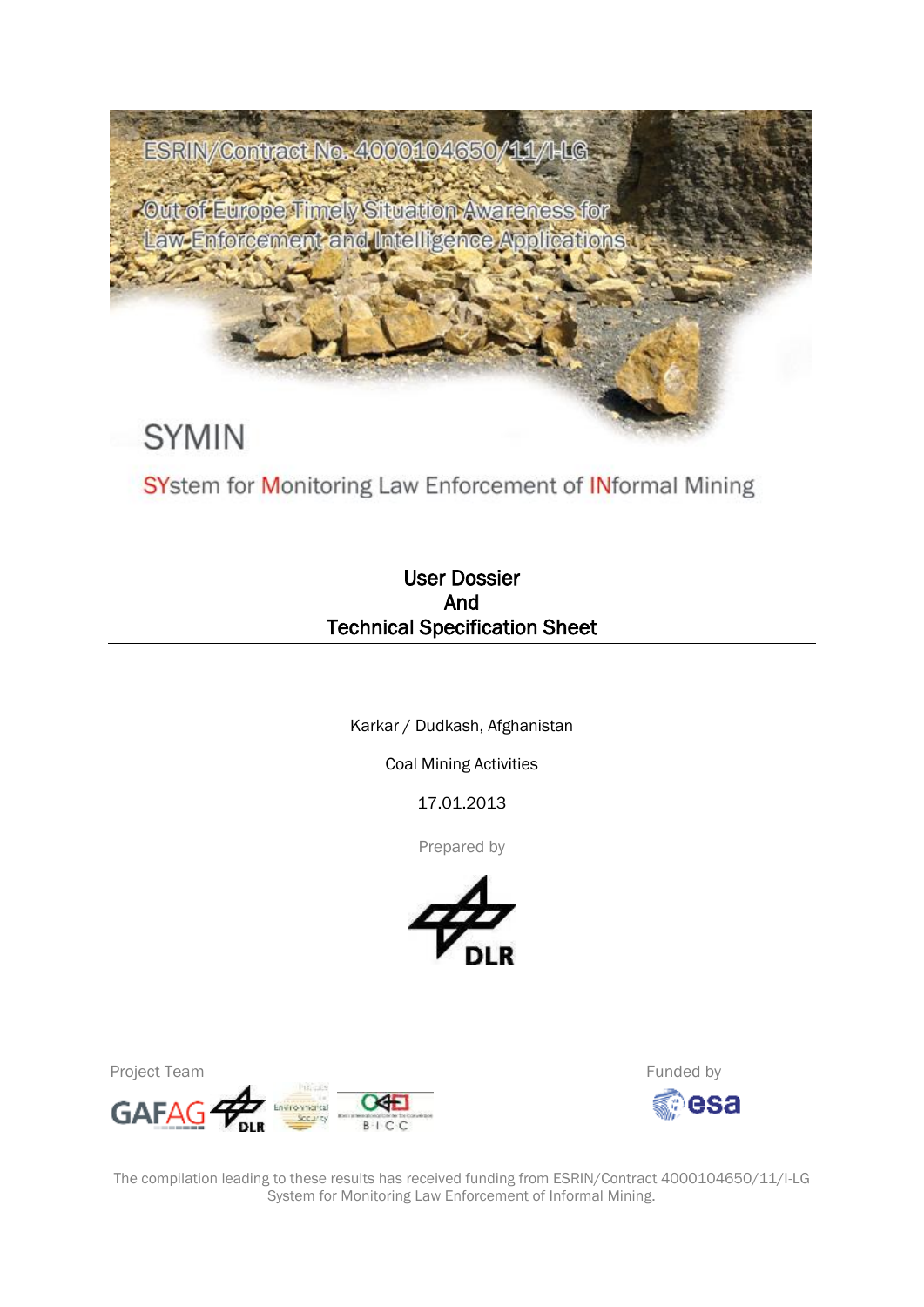# Document Status Sheet

# Document Identification

| <b>Document Name:</b> | l User Dossier Coal   |
|-----------------------|-----------------------|
| <b>Issue No:</b>      | 1.0<br>$\overline{ }$ |
| Date:                 | 17.01.2013            |

### **Signatures**

|          | <b>Affiliation/Function</b> | <b>Name</b> | Date       | Signature |
|----------|-----------------------------|-------------|------------|-----------|
| Prepared | <b>DLR</b>                  | E. Schöpfer | 17.01.2013 |           |
|          |                             | K. Spröhnle |            |           |

# Document Change Record

|     | Date       | <b>Request</b>         | Location | <b>Details</b> |
|-----|------------|------------------------|----------|----------------|
| 1.0 | 17.01.2013 | <b>Initial Version</b> |          |                |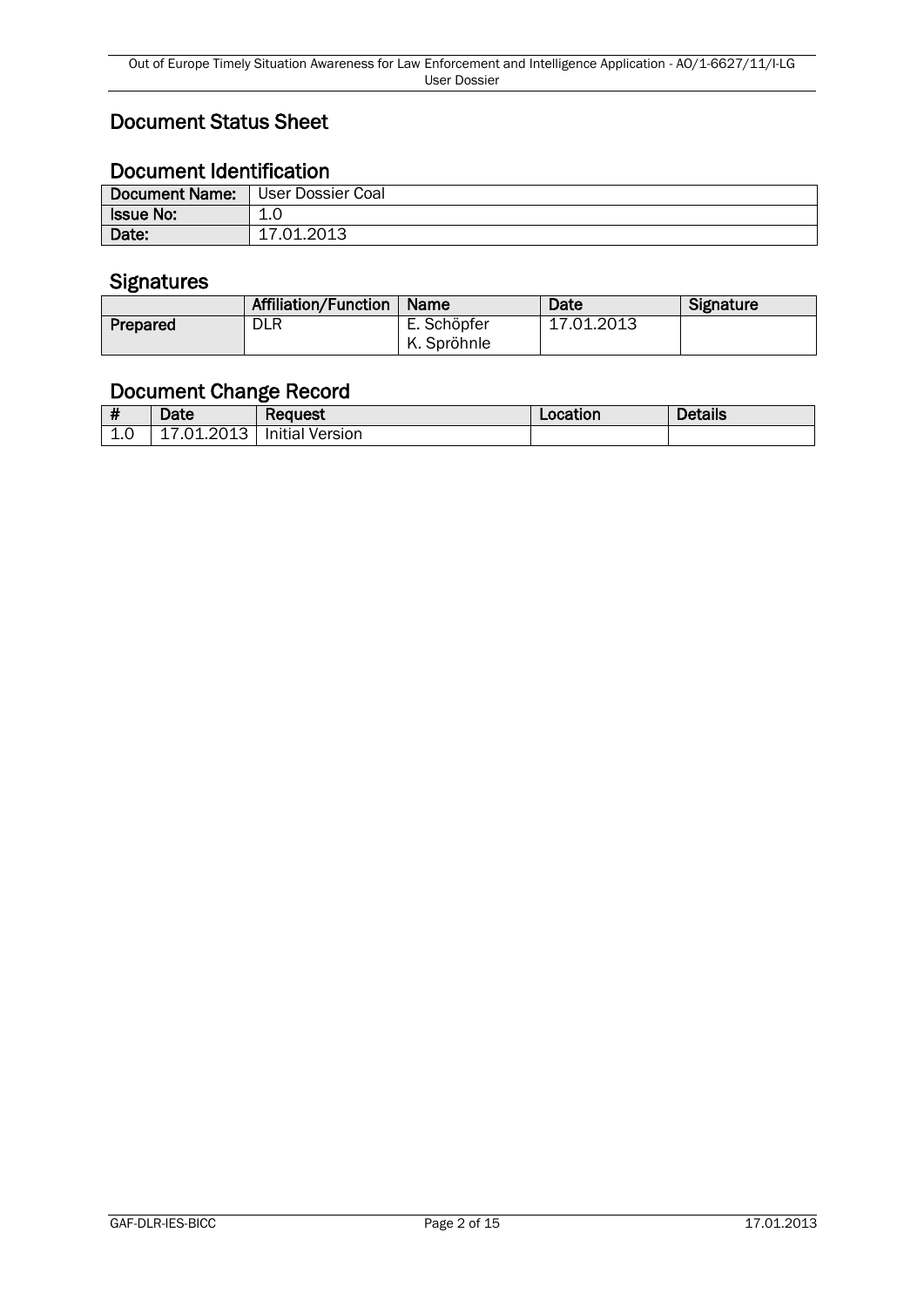### Table of content

| $\mathbf{1}$         |     |
|----------------------|-----|
| $\mathbf{2}^{\circ}$ |     |
| 3                    |     |
| 3.1                  |     |
| 3.2                  |     |
| 3.3                  |     |
| 4                    |     |
| 4.1                  |     |
| 4.2                  |     |
| 4.3                  |     |
| 5                    |     |
| 6                    | .14 |
| $\overline{7}$       |     |

### Figures

| Figure 3: Photograph of the coal mining area (left) and corresponding satellite view (right)           |
|--------------------------------------------------------------------------------------------------------|
| showing different features: (1) houses (yellow circle), (2) ruins (blue circle), (3) possible          |
| exploration activities (light and dark green circles). The red triangle indicates angle of view of the |
|                                                                                                        |
| Figure 4: Photograph of an adit (left; yellow circle) and corresponding satellite view (right; yellow  |
|                                                                                                        |
| Figure 5: Photograph of the coal mining area showing different features: (1) buildings (yellow and     |
| orange circles) and (2) stock pile (purple circle). The red triangle indicates angle of view of the    |
|                                                                                                        |
|                                                                                                        |

### **Tables**

### <span id="page-2-0"></span>Abbreviations and Acronyms

| <b>Term</b> | Description, Explanation         |
|-------------|----------------------------------|
| <b>AOI</b>  | Area of Interest                 |
| <b>GIS</b>  | Geographic Information System    |
| <b>GPS</b>  | <b>Global Positioning System</b> |
| <b>VHR</b>  | Very High Spatial Resolution     |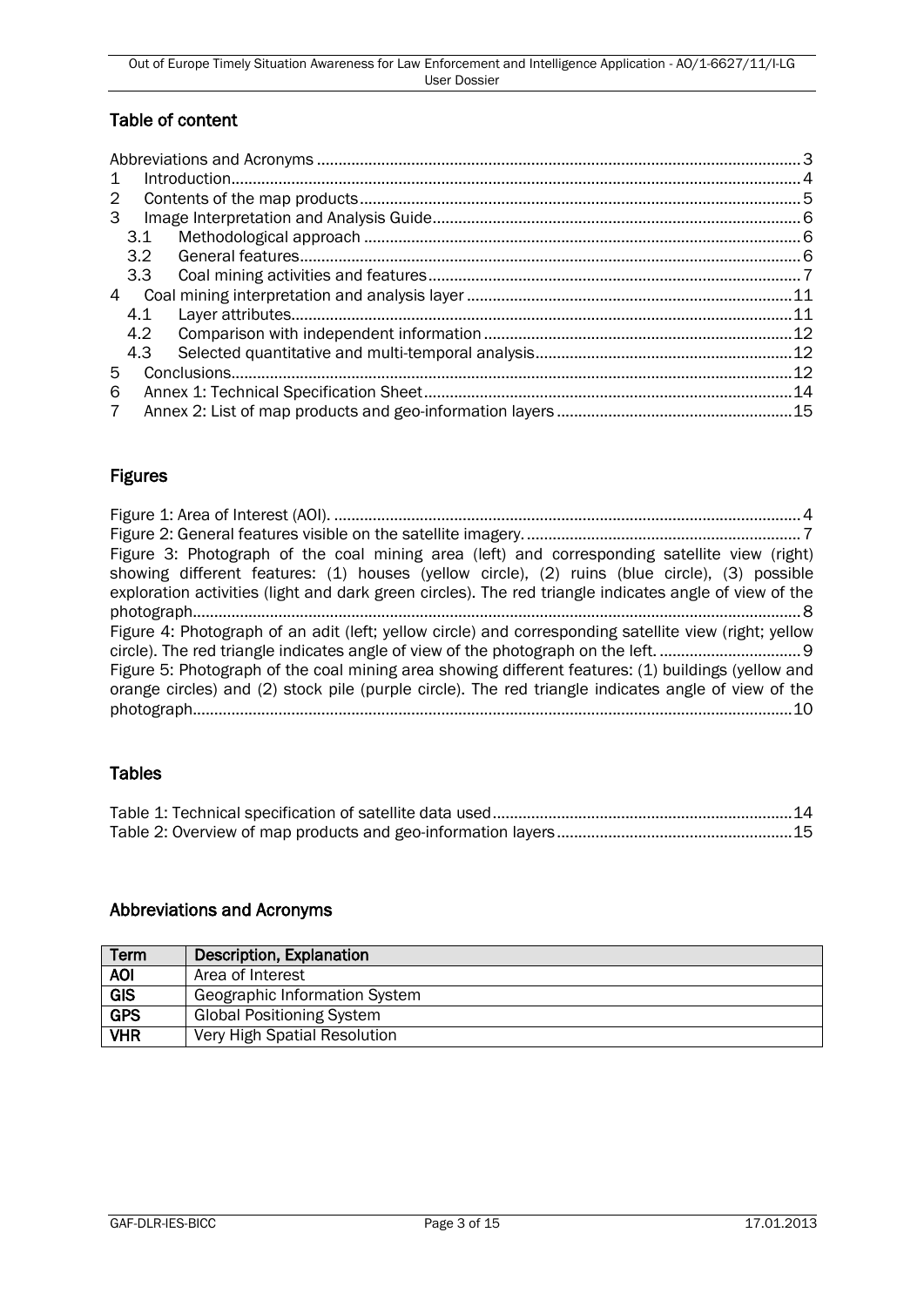### <span id="page-3-0"></span>1 Introduction

#### Purpose

This user dossier intends to assist potential users as cadastre or inspectorate officers of the Ministry of Mines in getting a better understanding on:

- 1. What can be recognized on the optical satellite imagery in general and specifically concerning mining activities,
- 2. The interpretation and analyses of the satellite images,
- 3. How features might be evaluated and compared with cadastral and other information.

This dossier deals with coal mining activities at the coal deposits of Karkar and Dudkash in Baghlan province, Afghanistan, derived by the analysis of optical very high spatial resolution (VHR) satellite data. Figure 1 below gives an overview of the area of interest (AOI).



<span id="page-3-1"></span>Figure 1: Area of Interest (AOI).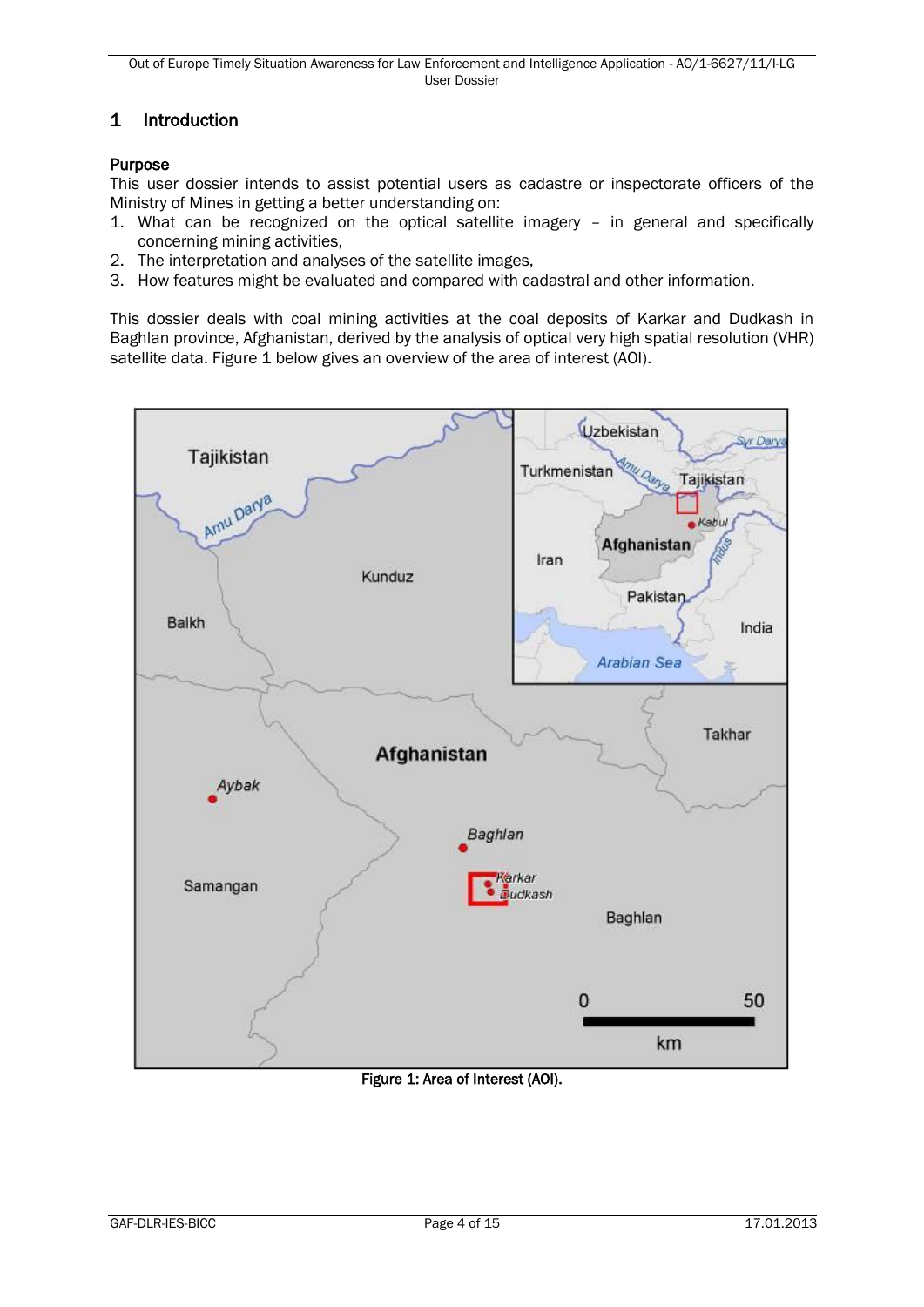#### Suitability for business processes

The products and services described below are major work contributions to the typical business process activities of

- 1. Mining inventory,
- 2. Mine verification,
- 3. Title / Application Availability, and
- 4. Compliance monitoring works

as specified in the service trial specification document D3, 1.1, of July 2012.

#### Results of Demonstration service

The present service shows principally three major results:

- 1. The map products described in more detail below,
- 2. The Geographic Information System (GIS) compatible interpretation and analysis layers described in more detail below,
- 3. And the documentation at hand (User Dossier and Technical Specification Sheet).

The map products (see annex 2) show the coal mining activities at the coal deposits of Karkar and Dudkash in Baghlan province southeast of Baghlan, Afghanistan. The EO-data used for the image interpretation and analysis are VHR optical QuickBird and GeoEye satellite data acquired on 31.07.2006 and 27.02.2009, respectively. Further information on this data is given in the Technical Specification Sheet (see annex 1).

The satellite images are shown as backdrop in the map products and overlaid by further GIScompatible vector data specified in chapter 2 (Content of map products). The generation of vector data by visual interpretation and semi-automatic image analysis is explained in chapter 3 (Image interpretation and analysis guide). Beyond that, in this chapter examples for satellite data interpretation are given in order to facilitate the understanding of the imagery used as backdrop on the maps. The conclusions of chapter 5 mainly cover aspects of the satellite imagery and to a lesser extent additional data (see below).

#### Further evaluation possibilities of imagery

In addition to the general description of methods and results in chapter 3, chapter 4 describes the coal mining interpretation and analysis layer, possible measures to enhance the value of this layer and possible further interpretations that result from the combination of the imagery with other GIS compatible data sets (e.g. ground truth data, cadastral information, infrastructure, topography or geology).

Please note that no cadastral information was available for coal mining areas. Thus some points raised in chapter 4 are only on a theoretical basis and are currently not applicable for the coal mining test sites.

#### <span id="page-4-0"></span>2 Contents of the map products

All maps are in geographic projection, i.e. maps units are degrees, minutes and seconds and the rectangular x, y axes are defined by longitude and latitude. This projection was selected as it equals the one used in the cadastre. However, this projection is not suitable for direct – on the map – distance, area and angular measurements. More technical details about the datasets and maps are given in annex 1 and 2.

The content of the map products shows in general the following information:

- 1. Optical satellite image as background
- 2. GIS-compatible image interpretation and analysis layers detected at two different points in time, including:
	- a. The coal mining area,
	- b. Further information on features related to mining activities,
	- c. Other basic geo-information including information on population, infrastructure and hydrology,
- 3. Marginalia (including map legend, interpretation text etc.) providing further information on the map content and the datasets used.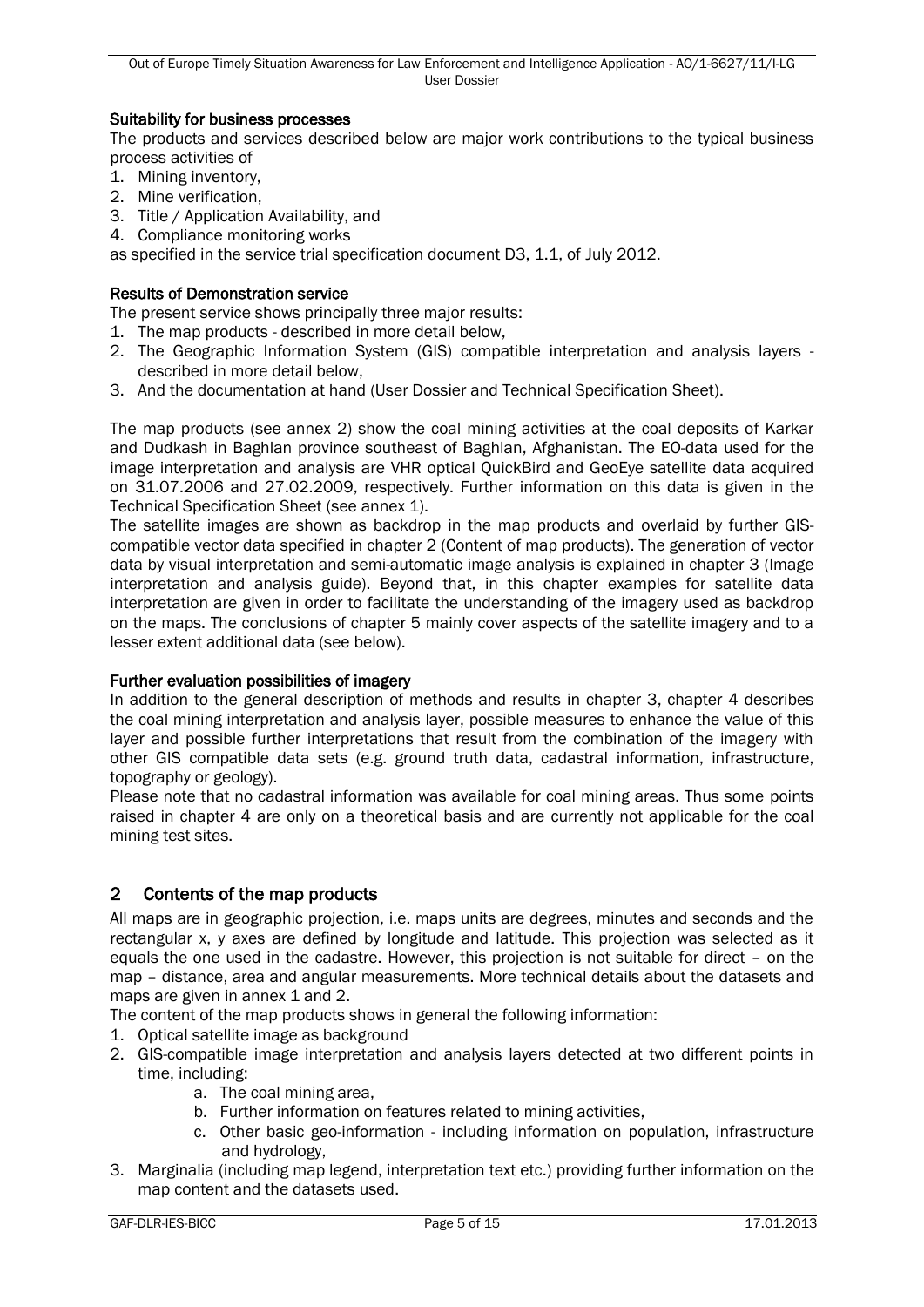### <span id="page-5-0"></span>3 Image Interpretation and Analysis Guide

#### <span id="page-5-1"></span>*3.1 Methodological approach*

For a better understanding of the results the methods used for the image interpretation and analysis will shortly be described in the following. In order to get best possible results, the interpretation and analysis of the satellite data were performed both

- i) by semi-automatic image analysis, i.e. the interpretation of the satellite image is performed partly automatically by using a remote sensing analysis software package and partly manually by an image interpretation expert. Thereby, focus for the automatic part is set on the definition of robust and stable parameters in order to transfer the developed algorithm to different satellite scenes and/or other areas with only minor manual adjustments.
- ii) on a visual basis, by manually digitizing features of interest.

For a fast feature extraction the whole satellite scene was first analysed by semi-automatic image analysis to identify potential hot spots of mining areas, which are shown in the overview maps. The designated areas and its surroundings were then further analysed on a more detailed level by visual interpretation to detect additional features related to mining activities. Furthermore basic geo-information such as population features, infrastructure and hydrology have been digitized by visual interpretation of the satellite data and in case of the settlement names complemented with information provided by the Afghan Geodesy and Cartography Head Office. The results of the interpretation have not been verified in the field. Photographs taken during field visits were used to facilitate the interpretation.

In addition the consultant refers to literature that describes various studies concerning the EO image analysis for mining activities. A summary of typical mining activity indicators is given by the website EO-Miners - Preliminary results - Indicators - [Application of EO techniques.](http://www.eo-miners.eu/prelim_results/pr_indi_application.htm)

#### <span id="page-5-2"></span>*3.2 General features*

The images below depict general features visible on the satellite imagery in order to facilitate the understanding of the imagery used as backdrop on the maps.

The recognition of specific objects generally is not a direct question of size, but of size in its environment context. For example, even a single car (2 pixels) might be recognized in this resolution if it appears as bright dots on a road. However it will probably not be recognized as a single object that is off-road.



Built-up area: buildings (Scale 1:1,500) Built-up area: ruins (Scale 1:1,500)

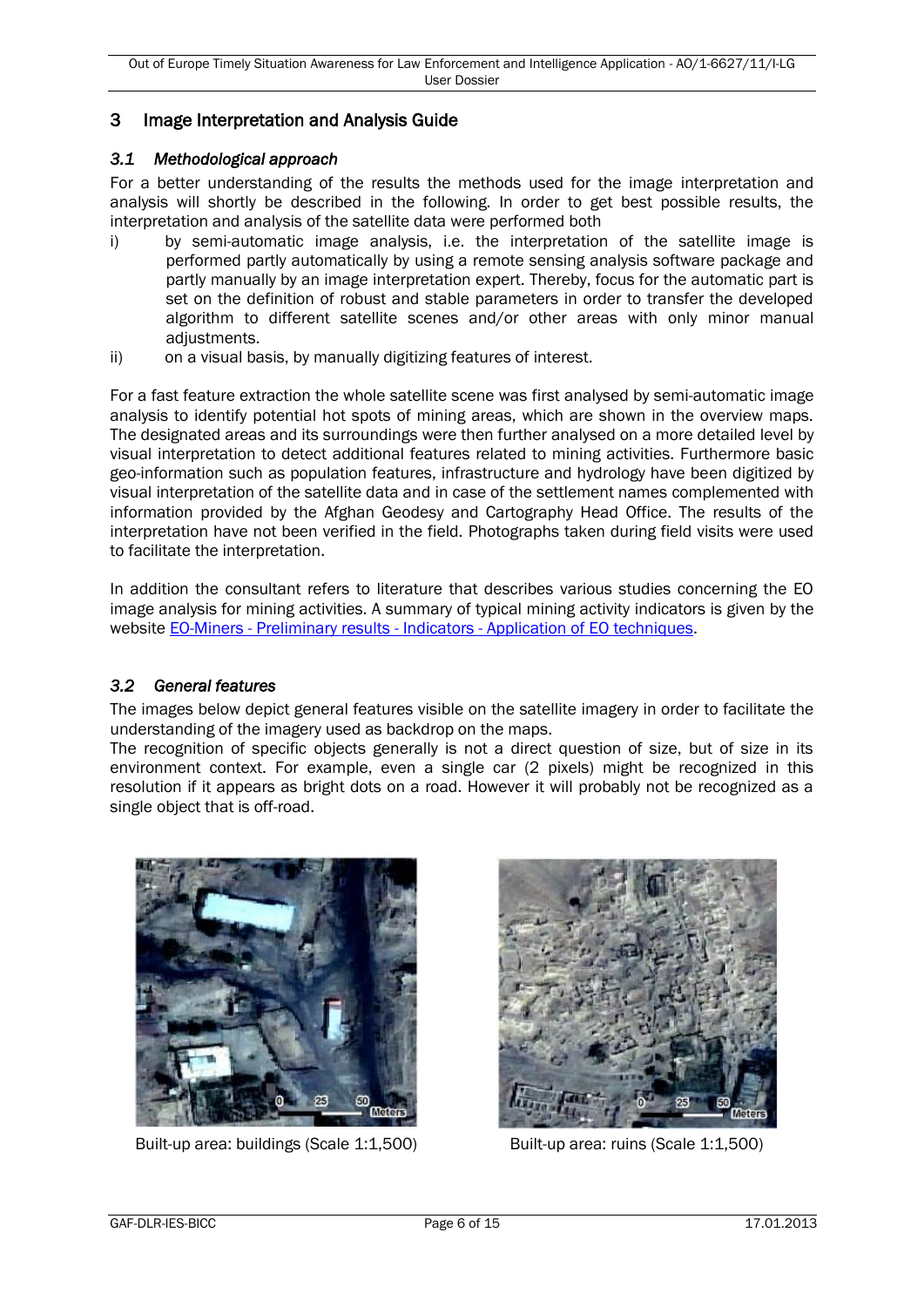Out of Europe Timely Situation Awareness for Law Enforcement and Intelligence Application - AO/1-6627/11/I-LG User Dossier



Bare ground covered with coal dust (1:5,000) Road network (Scale 1:5,000)







River network (Scale 1:5,000) Mountainous terrain with river valley (Scale 1:5,000)

Figure 2: General features visible on the satellite imagery.

### <span id="page-6-1"></span><span id="page-6-0"></span>*3.3 Coal mining activities and features*

Similarly to general features, mining activities are also best recognized if they appear in an appropriate context. In the following some examples of the image interpretation are shown and a comparison of features relevant to mining activities detected on the satellite imagery with photographs is given.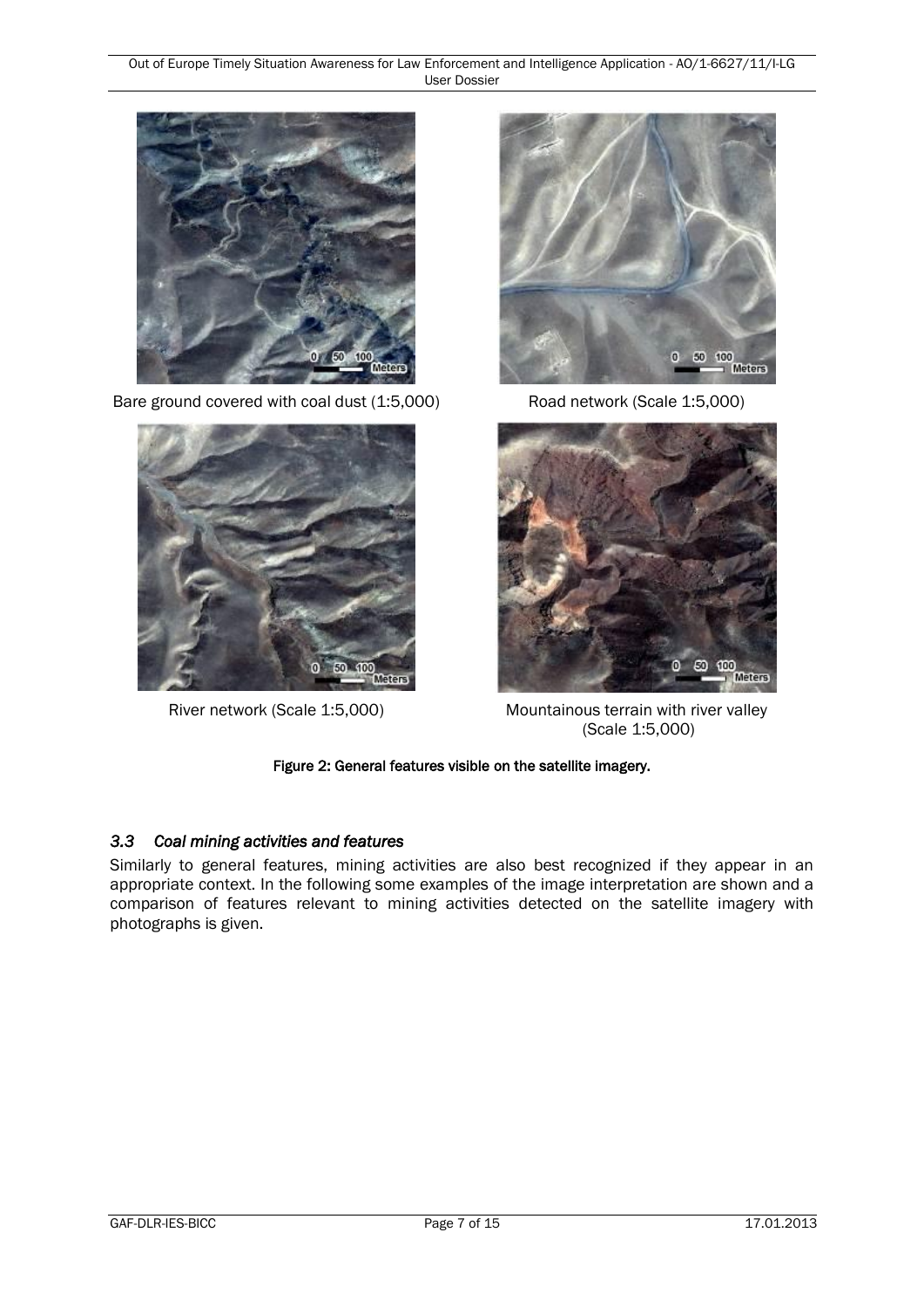

<span id="page-7-0"></span>Figure 3: Photograph of the coal mining area (left) and corresponding satellite view (right) showing different features: (1) houses (yellow circle), (2) ruins (blue circle), (3) possible exploration activities (light and dark green circles). The red triangle indicates angle of view of the photograph.

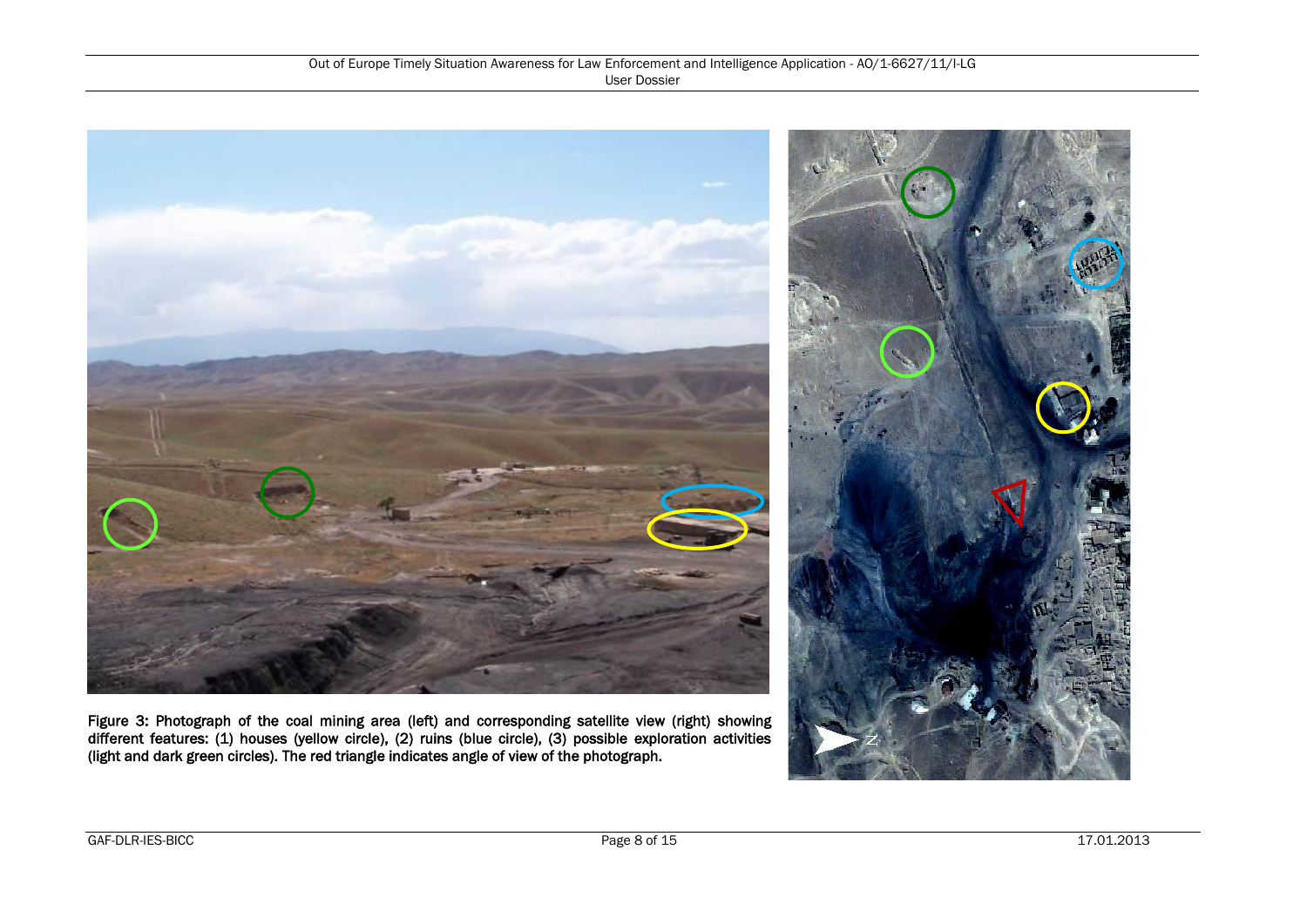

<span id="page-8-0"></span>Figure 4: Photograph of an adit (left; yellow circle) and corresponding satellite view (right; yellow circle). The red triangle indicates angle of view of the photograph on the left.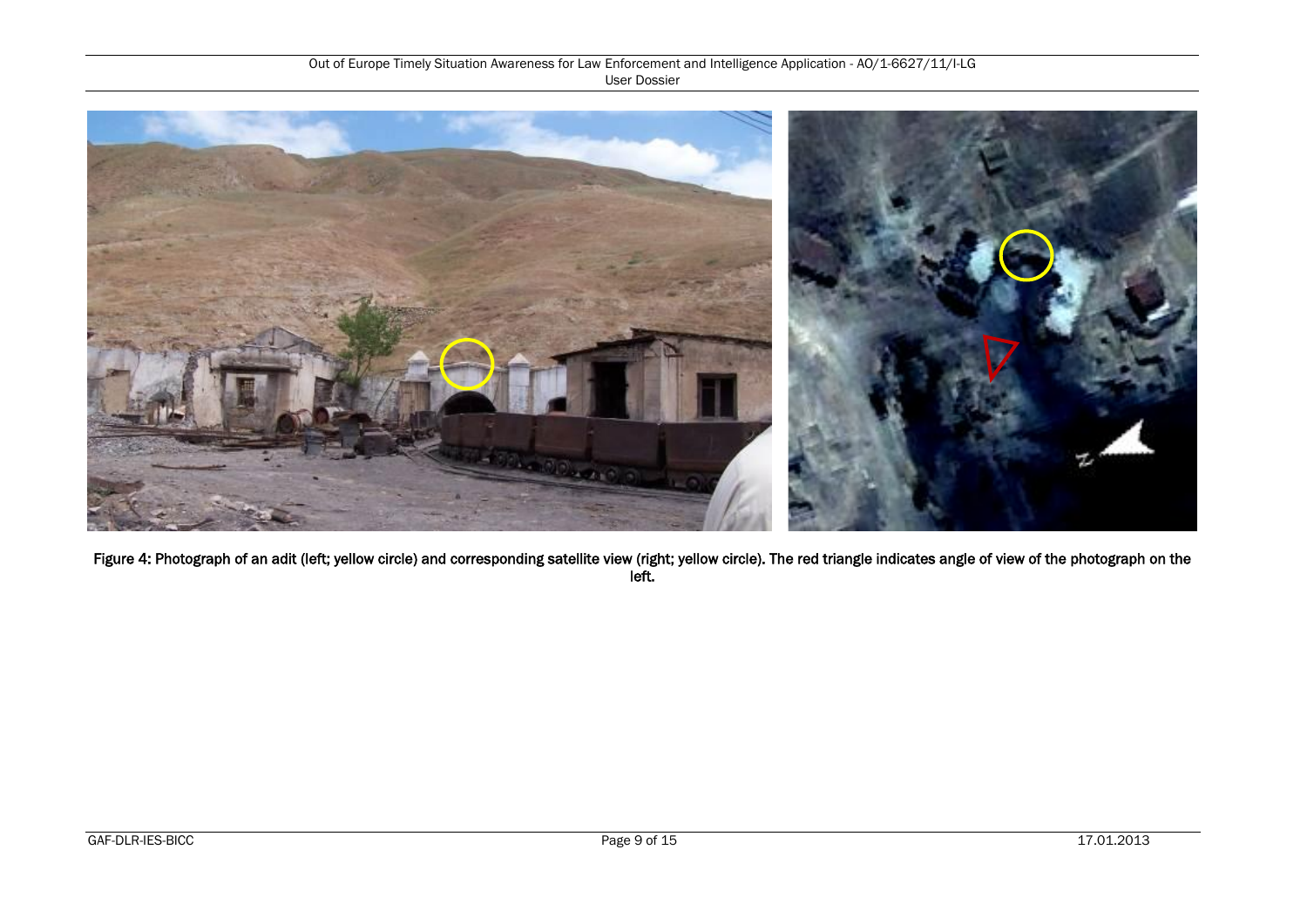

<span id="page-9-0"></span>Figure 5: Photograph of the coal mining area showing different features: (1) buildings (yellow and orange circles) and (2) stock pile (purple circle). The red triangle indicates angle of view of the photograph.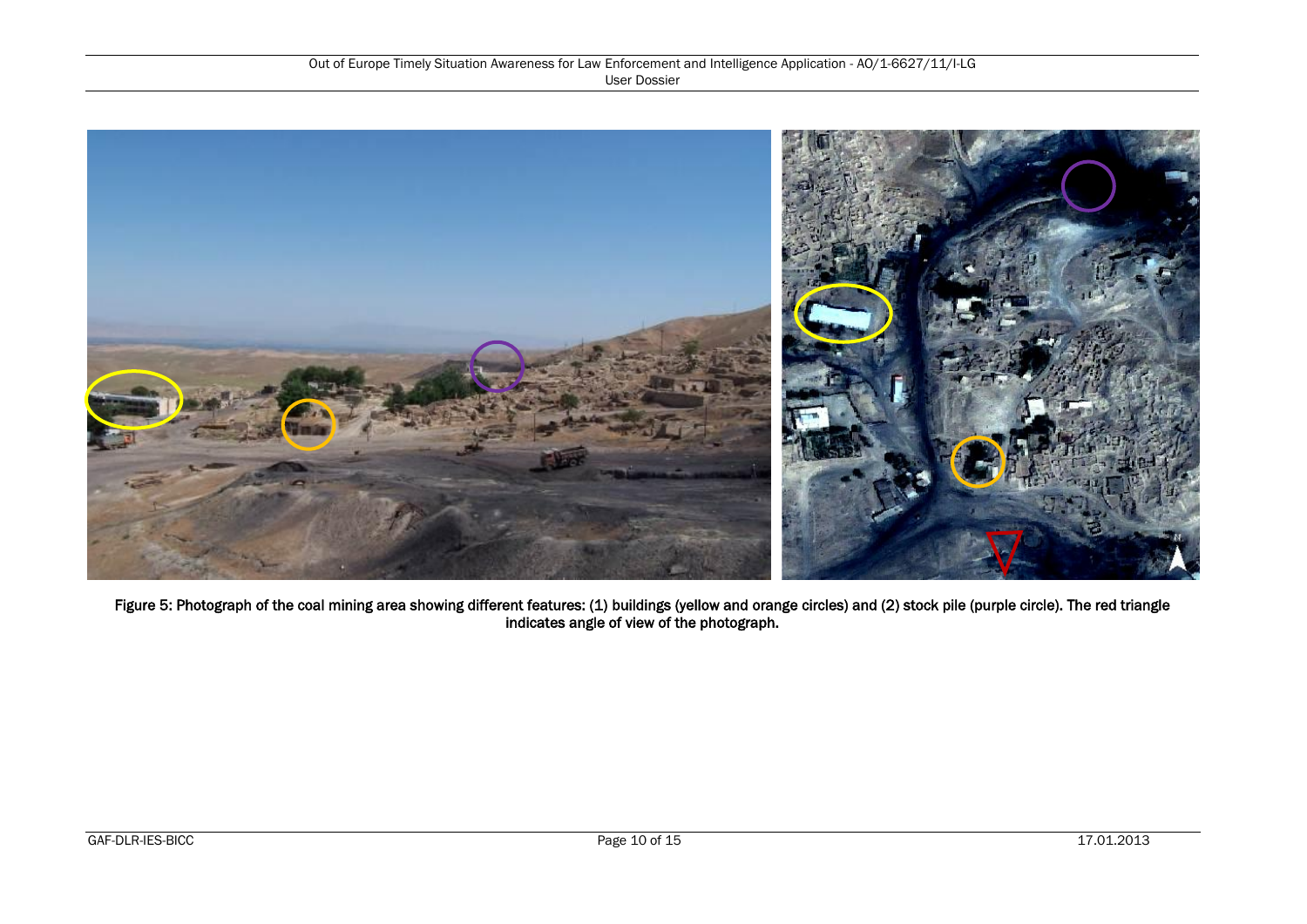### <span id="page-10-0"></span>4 Coal mining interpretation and analysis layer

The analyses of satellite images resulted in the generation of GIS compatible vector layers that provide additional information and several advantages to the map products:

- 1. Attribute information (see 4.1) was added.
- 2. It might be compared and value-added with ground truth, cadastral or any other spatial layers in a GIS (chapter 4.2) for inspectors and cadastre officers of the Ministry of Mines.
- 3. The final coal mining interpretation layer is GIS compatible making it suitable for
	- a. mobile, i.e. Global Positioning System (GPS) supported GIS solutions, e.g. GeoRover $\circledR$ software,
	- b. adaptable layouts as selective attribute displays, transparency etc.,
	- c. multi-spatial layer analyses and intersection methods used in standard GIS.

Below the consultant explains the possible design and possible evaluation methods of this vector layer. Since no cadastral information was available for coal mining areas, some of the following points are only discussed on a theoretical basis and are not applied for the coal mining test sites.

#### <span id="page-10-1"></span>*4.1 Layer attributes*

The vector interpretation and analysis layer contains not only spatial information as given in the produced maps, but some ordinal and numerical attribute information that might be essential for the mine verification and monitoring activities. To realize these activities the data have to be handled in a GIS.

Typical attributes of the interpretation layer, respectively each spatial unit in this layer, should be defined, if applicable, and thus might be attributed accordingly:

- 1. Interpretation date.
- 2. Satellite image acquisition date used.
- 3. The mine feature identified in the image (e.g. in this dossier: coal mining area, adit, stock pile, possible exploration activities).
- 4. Possible status or activity of this mine feature, if applicable (e.g. gone, new, extant).
- 5. Its area (in case of polygon) or length (in case of line features). These geometric attributes may be generated semi-automatically in modern GIS systems.
- 6. Its relation to the cadastre layer (if available) (e.g. "within license/application area", "intersects license/application area" or "outside license/application area").
- 7. Conclusions drawn from comparison with other geo-information layers (e.g. comparison with geological map/mineral occurrences: "possibly coal mining area").
- 8. Compliance status according interpretation and satellite image acquisition date and relation to cadastral or inspectorate information (e.g. "compliant", "non-compliant" or "un-defined").
- 9. Possible monitoring activities of the cadastre/inspectorate identified (e.g. "check extent", "check activity", etc.).

Points 1-9 may be used for quantitative, semi-quantitative and multi-temporal statistical analyses and points 6-9 have specific significance for compliance studies, i.e. the business process mentioned above.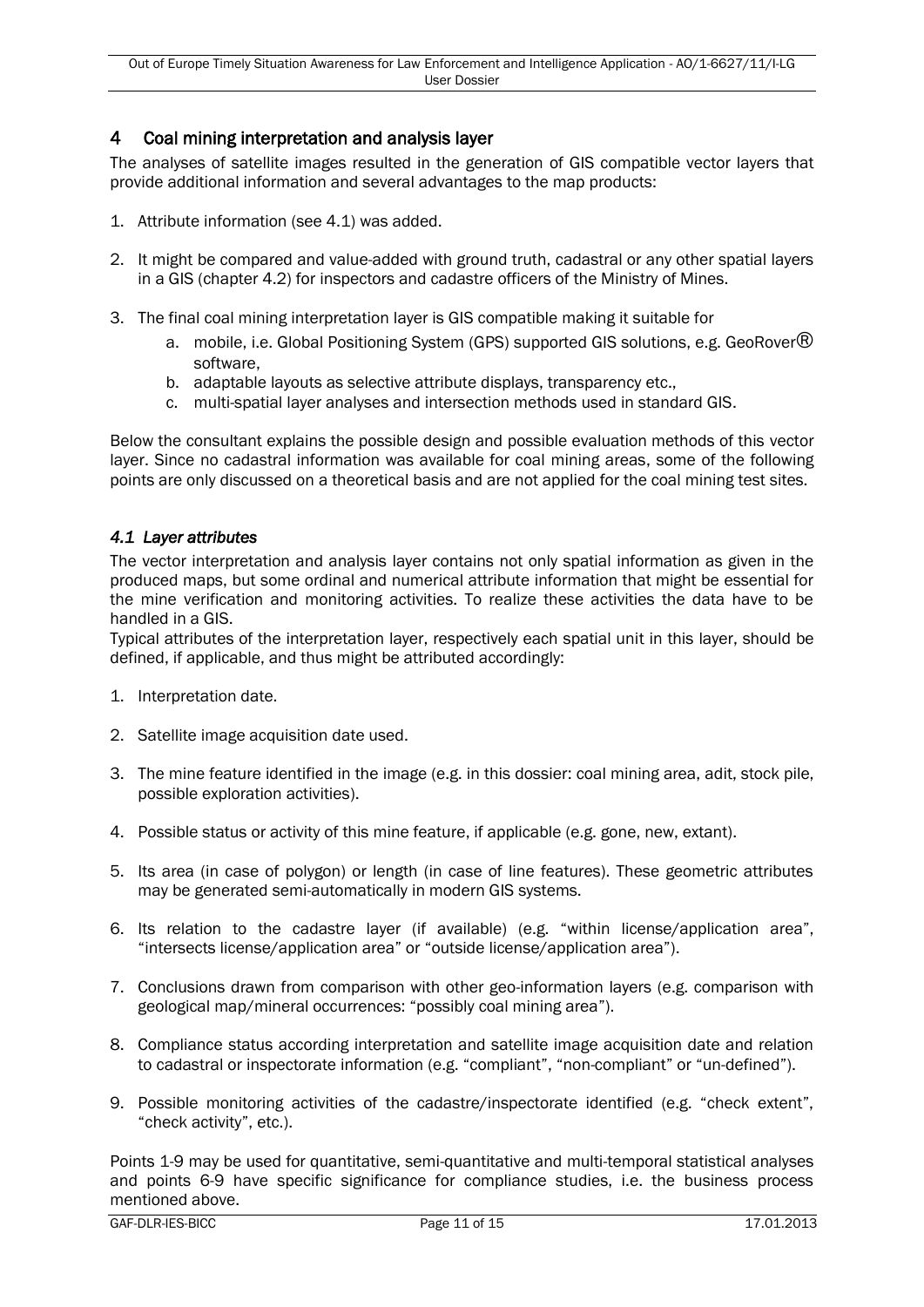#### <span id="page-11-0"></span>*4.2 Comparison with independent information*

The interpretation may be further compared with all kind of independent information, e.g. infrastructure, geology or hydrographic information, if the data are available.

Below we describe possible conclusions that can be drawn from intersection of the interpretation layer with spatial layers of the cadastre or other geo-information.

Principally five situations are recognized concerning the cadastral compliance:

- 1. Interpretation of image map and other information complies with the status of the cadastre and inspectorate. No action required.
- 2. The image map hints to a mine activity or feature but no corresponding entry in the cadastre or inspectorate exists. This hint should initiate a ground check for mine verification and/or mine inventory purposes.
- 3. The cadastre/inspectorate entries/layers indicate a license/application, but nothing is visible in the satellite image map. This is the contrary case as above but should result in the same action, if the application or title is older than the satellite image.
- 4. A geometric offset exists between the cadastre/inspectorate entries and the image map feature. If an artefact (calculation/projection/classification error) may be excluded, this should also trigger a ground check for mine verification or compliance monitoring purposes.
- 5. Activities interpreted from the image map do not correspond to title rights.

These examples demonstrate the power of the monitoring possibilities if careful image analysis and comparison with other data is applied in a GIS environment to give full information potential to the interpretation layer.

#### <span id="page-11-1"></span>*4.3 Selected quantitative and multi-temporal analysis*

The geometric, date and status attributes mentioned in chapter 4.1 (1-5) may be used to generate – at least in cases where the information is completely available - quantitative and multi-temporal analyses. For the coal mining area satellite data of two time stamps have been delivered. No major changes of mining activities could be observed.

#### <span id="page-11-2"></span>5 Conclusions

- 1. The image analysis and the resulting products show that features related to mining activities such as coal mining deposits could be detected within the defined area of interest. Coal mining hot spots could be well detected by semi-automatic image analysis. Furthermore, features related to mining activities such as adits, stock piles, and possible exploration activities could be recognized within the defined area of interest and captured by visual interpretation and manual digitizing. While stock piles and exploration activities were clearly visible on the satellite image, small-scale features such as adits could hardly be identified. In those cases photographs taken during field trips provided valuable information supporting the image interpretation.
- 2. Similarly specific mine and ground activities may be identified in the optical imagery if the time window of the image acquisition is suitable for the relevant purpose. Thus a clear awareness of the significance of the acquisition dates of the satellite images is important.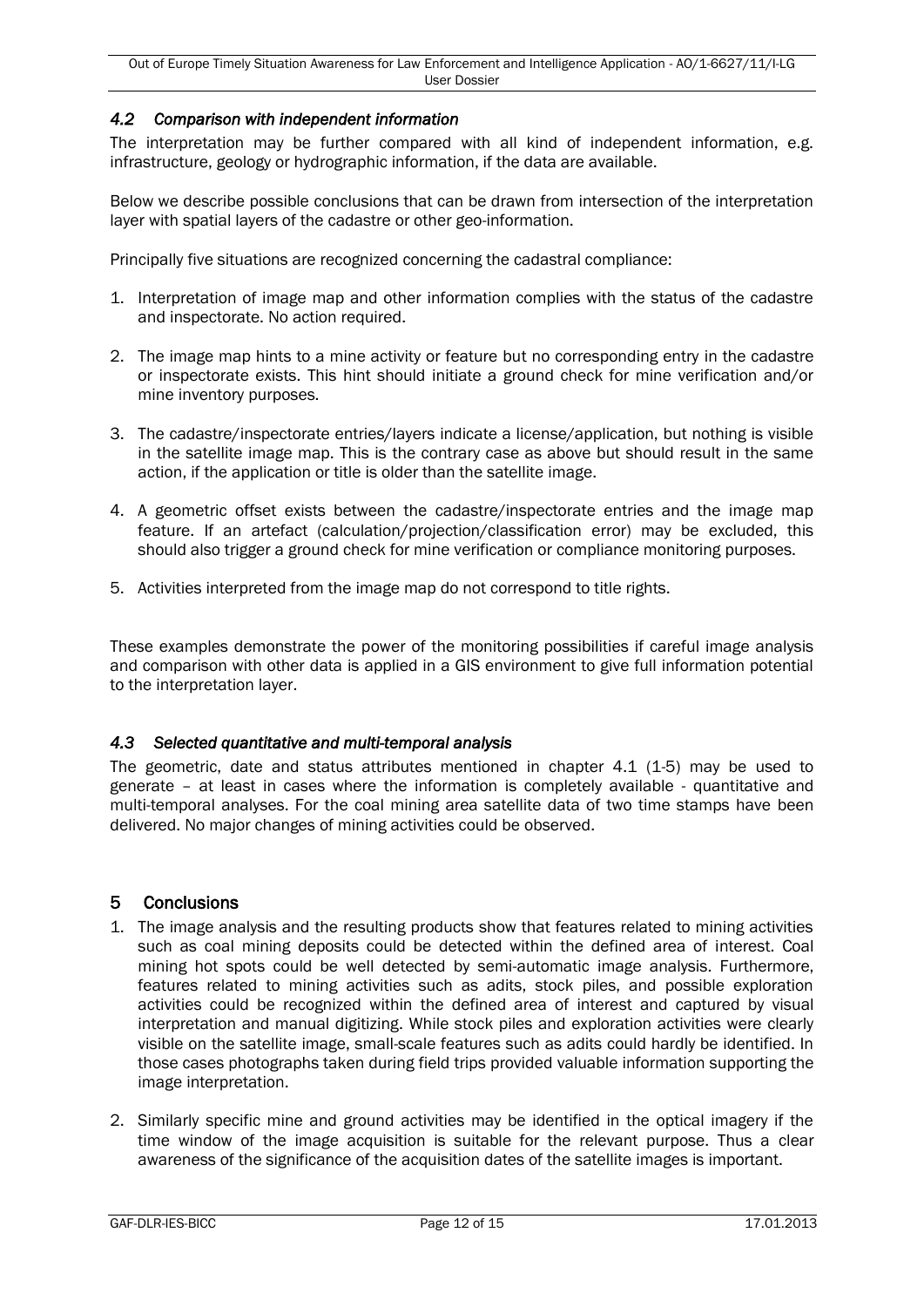- 3. If ground truth data are available even if they are historically they should be used to verify, check consistency, and to add and correct valuable information in the interpretation layer.
- 4. If recent imagery data are available for reasonable prices they should also be acquired to get the possibility to monitor changes in the mine features detected in older imagery.
- 5. The attributes of the interpretation layer should be standardized as far as possible to facilitate database querying and thus enhance use and usefulness of following GIS and database works.
- 6. Any other geo-information layer is useful to enhance the value of the image maps in a GIS environment: This concerns in particular any kind of ground truth and cadastral data, but also any other data that may give information about legal (administrative boundaries, toponyms), infrastructural (traffic lines, power facilities), environmental (land use and management), or geologic issues.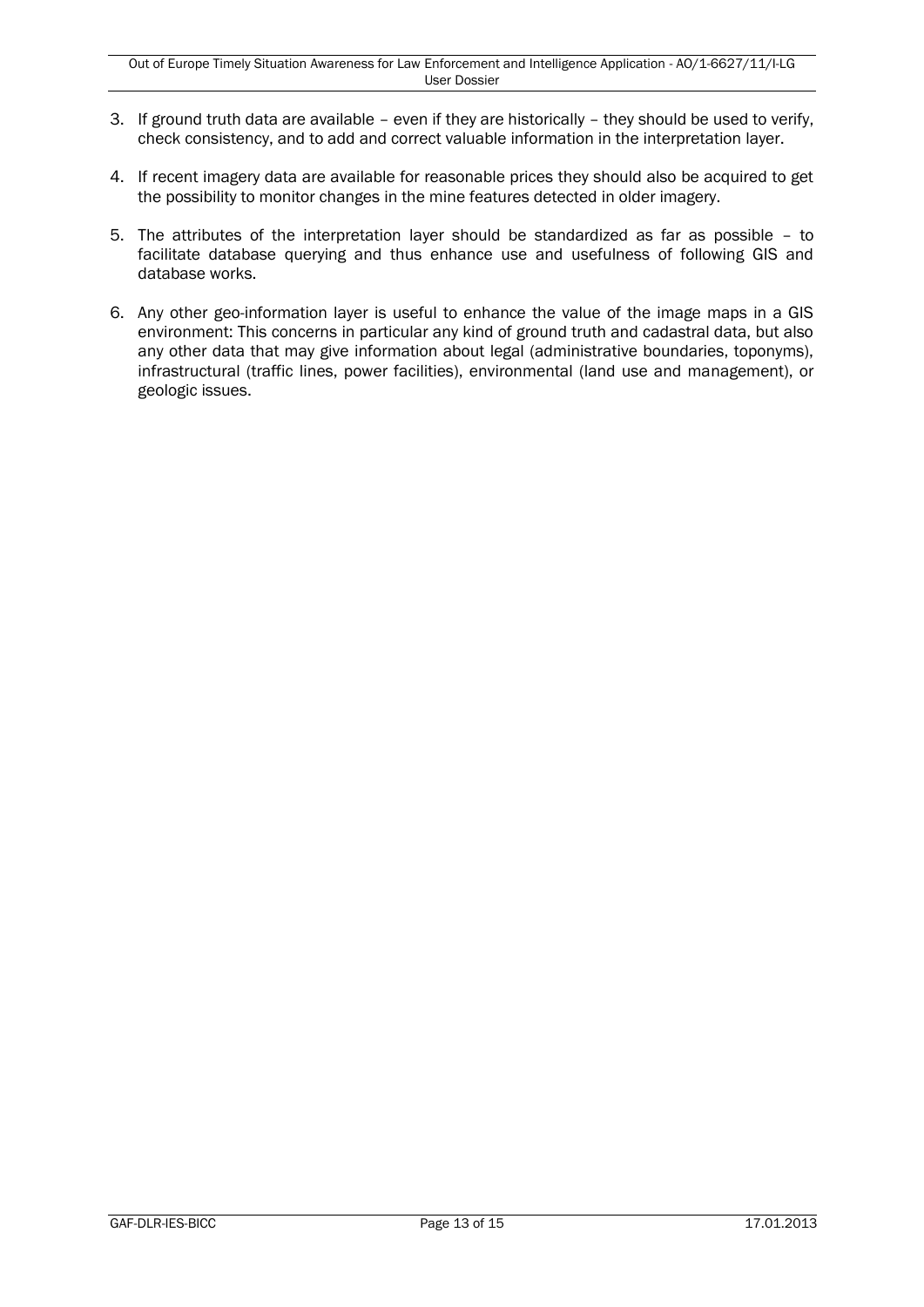### <span id="page-13-0"></span>6 Annex 1: Technical Specification Sheet

| <b>PARAMETER</b>             | <b>SPECIFICATIONS</b>                                                                                                                        |                                                      |              |
|------------------------------|----------------------------------------------------------------------------------------------------------------------------------------------|------------------------------------------------------|--------------|
| Data sets                    | Raster and vector data                                                                                                                       |                                                      |              |
| Satellite sensor             | QuickBird; GeoEye                                                                                                                            |                                                      |              |
| Image quality                | Cloud and haze free <10%                                                                                                                     |                                                      |              |
| Image acquisition date       | 31.07.2006; 27.02.2009                                                                                                                       |                                                      |              |
| Spatial resolution           | 0,6 m and 0,5 m pan-sharpened                                                                                                                |                                                      |              |
| Spectral range               |                                                                                                                                              | QuickBird                                            | GeoEye       |
|                              | Panchromatic                                                                                                                                 | 445 - 900 nm                                         | 450 - 800 nm |
|                              | <b>Blue</b>                                                                                                                                  | 450 - 520 nm                                         | 450 - 510 nm |
|                              | Green                                                                                                                                        | 520 - 600 nm                                         | 510 - 580 nm |
|                              | Red                                                                                                                                          | 630 - 690 nm                                         | 655 - 690 nm |
|                              | Near Infrared                                                                                                                                | 760 - 900 nm                                         | 780 - 920 nm |
|                              |                                                                                                                                              | Back drop used in the maps: natural colour composite |              |
| Image analysis               | Semi-automatic image analysis and visual interpretation                                                                                      |                                                      |              |
| Geo-location accuracy (CE90) | QuickBird: 23 m (at nadir, exclusive of terrain distortions);<br>GeoEye: 5 m (horizontal, without GCP, exclusive of terrain<br>displacement) |                                                      |              |
| Geographic coverage          | NW Lat: 36.061935                                                                                                                            |                                                      |              |
|                              | NW Long: 68.706896                                                                                                                           |                                                      |              |
|                              | SE Lat: 35.984596                                                                                                                            |                                                      |              |
|                              | SE Long: 68.830019                                                                                                                           |                                                      |              |

<span id="page-13-1"></span>Table 1: Technical specification of satellite data used